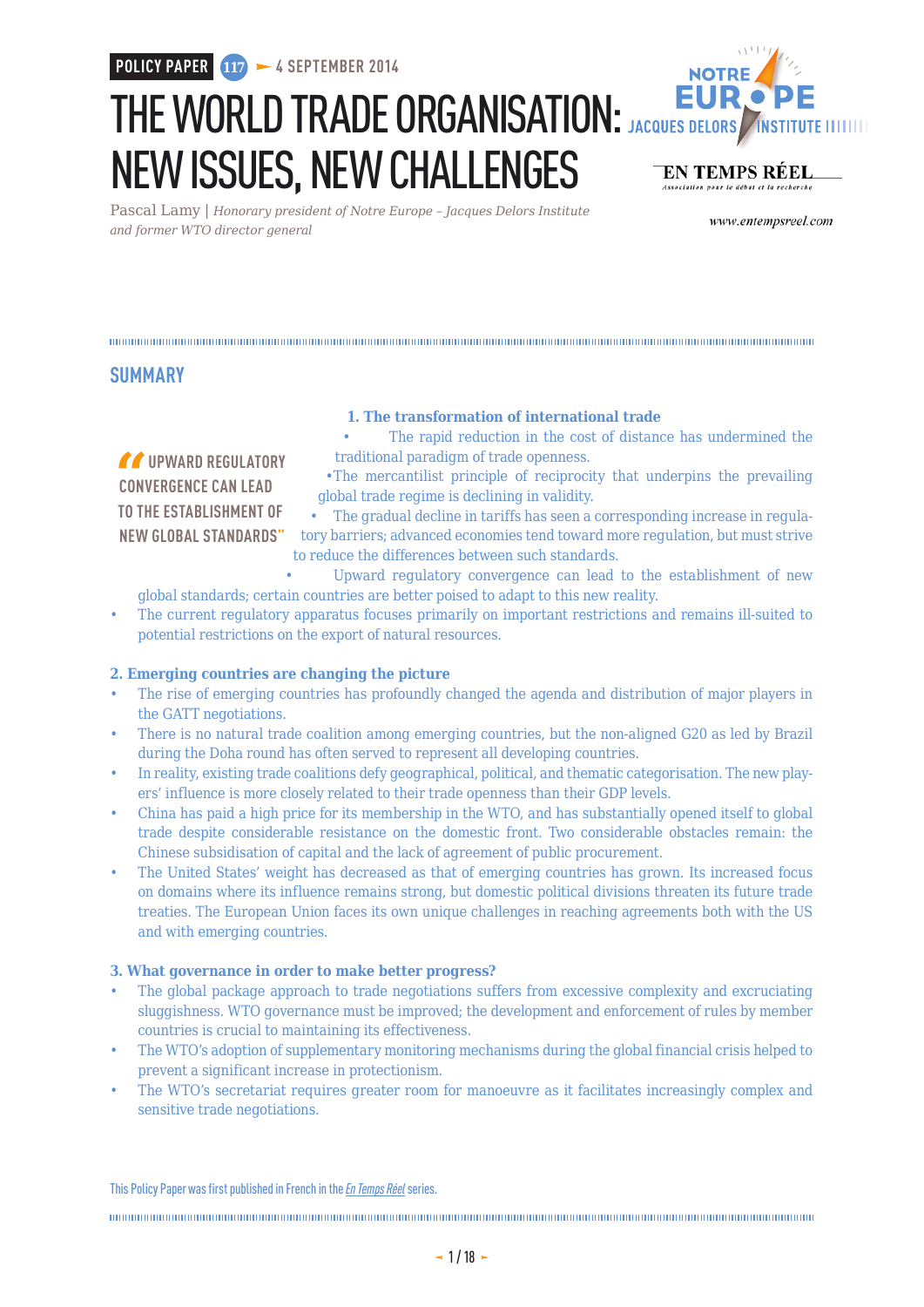THE WORLD TRADE ORGANISATION: NEW ISSUES, NEW CHALLENGES

# **TABLE OF CONTENTS**

| <b>INTRODUCTION</b>                                                   | 3  |
|-----------------------------------------------------------------------|----|
| 1. The transformation of international trade                          |    |
| 1.1. "Made in the world"                                              |    |
| 1.1.1. A rapid reduction in the cost of distance                      |    |
| 1.1.2. Mercantilism is losing steam                                   | 5  |
| 1.2. Tariffs decreasing, regulations increasing                       | 6  |
| 1.2.1. The irresistible rise of regulatory precaution                 |    |
| 1.2.2. Calling the traditional balance of forces into question        | 7  |
| 1.2.3. What kind of development?                                      |    |
| 2. The emerging countries are changing the picture                    | 9  |
| 2.1. The emerging countries burst onto the scene                      | 9  |
| 2.1.1. A short history of Doha: new players and a new agenda          | 9  |
| 2.1.2. Variable coalitions among emerging countries                   | 10 |
| 2.2. The EU and the United States face China's rising power           | 12 |
| 2.2.1. More on Chinese membership                                     | 12 |
| 2.2.2. The United States and the European Union in the present system | 13 |
| 3. What governance in order to make better progress?                  | 14 |
| 3.1. The limitations of the "global package" approach                 | 14 |
| 3.2. The WTO in the economic crisis                                   | 14 |
| 3.3. A stronger role for the WTO's secretariat                        | 15 |
| CONCLUSION                                                            | 17 |
| <b>European prospects</b>                                             |    |
| <b>France and protectionism</b>                                       | 17 |
| ON THE SAME THEMES                                                    | 18 |

The author would like to thank Jean-François Roseau, a student at HEC and Sciences Po, for his assistance in drafting this brief.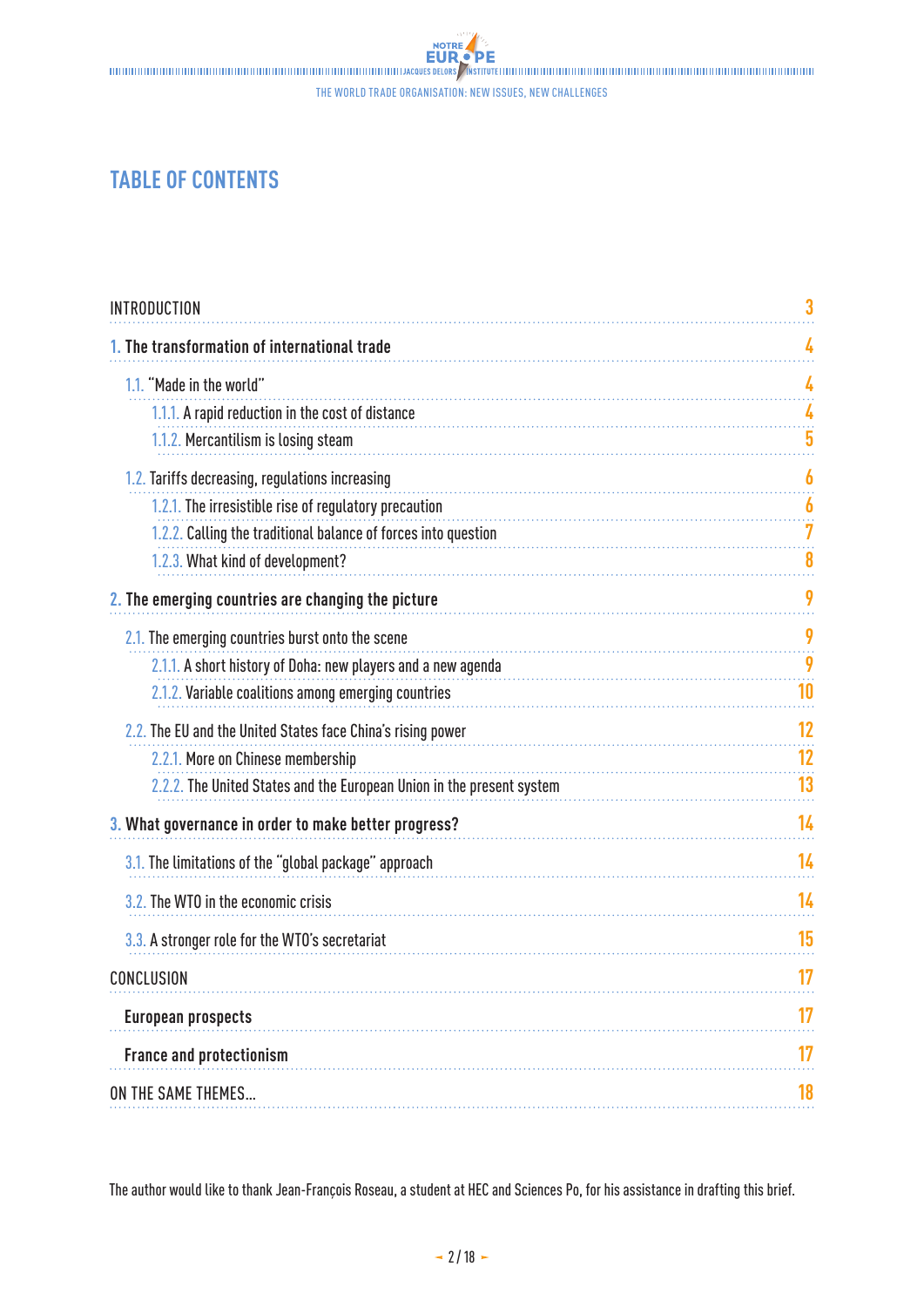# <span id="page-2-0"></span>**INTRODUCTION**

wrote the first brief published in the *En Temps Réel* series on the "paths to world governance" back in February 2002, in the wake of the WTO summit in Doha in November 2001. Three years later, in 2005, I contributed to a collective brief addressing the issue of "globalisation and collective preferences". These considerations were primarily the result of analyses I had developed in my capacity as the European commissioner for international trade. Many of them strike me as being still relevant today, while others have evolved under the pressure of changes on the international scene in recent years. From September 2005 to August 2013, my responsibilities as director general of the WTO allowed me to develop these considerations in greater depth and breadth. This new brief in the *En Temps Réel* series provides me with an opportunity to return to some of the more important considerations concerning the contemporary reality of international trade and the new configuration of the international trade system in terms of its issues and its players. I

**THE MAJOR CHALLENGE FACING US IS NOW THE CONVERGENCE OF COLLECTIVE PREFERENCES"**

The globalisation of trade has continued despite the economic crisis, but its face has changed. The major challenge facing us over the coming decades is now the convergence of collective preferences. The emerging countries are playing new roles in the process. New alliances are being forged. This situation entails changes for the advanced countries, and it requires changes also in the way the WTO works.

The history of the WTO began with tariffs, but it is now concerning itself increasingly with "beyond the border" regulations. I would argue that the globalisation of market capitalism has made it necessary to find a new way of re-embedding the economy and the society, in accordance with the process intuited by Karl Polanyi. In view of the globalisation of trade and of the incontrovertible diagnosis regarding an increase in economic interdependence, it is impossible to ignore questions concerning society in the broader sense. In other words, I doubt that economies can continue to pursue their interdependence without societies themselves becoming increasingly interdependent, which raises the very concrete issue of collective preferences and values. That seems to me to be not only an interesting hypothesis but also a pertinent one if we are to grasp the issues involved in the international transformation of trade and, beyond that, the future of globalised market capitalism.

I base my consideration on the argument that the autonomisation of market capitalism has led to the divorce of the economy from society. Thus it is possible that its globalised version, inasmuch as it demands a certain degree of convergence in order to be sustainable, may be steered towards reintegration to a greater or lesser degree, with the advent of a global society enjoying more shared values.

Two recent examples strike me as interesting in this connection. First of all, there is the death penalty that continues to mark a major fault line in our world's value systems, nor has this separation been called into question by the globalisation process because no aspect of trade was involved. Yet recently, a restriction on European exports of the lethal substances used to execute convicts in the United States has caused several (suitably dramatised) instances of capital punishment to fail. These restrictions, which are based solely on moral considerations, have to some extent "reintegrated" value systems into the process, as if the march towards convergence were inexorable and as though the application of the principle of subsidiarity was becoming perfectly congruent.

In a less dramatic field (at least, in some people's view), the WTO Tribunal has recently addressed the European Union's restrictions on Canadian and Norwegian exports of baby seal fur and meat on the grounds that hunting these beasts runs counter to the principles of animal welfare. The trade figures involved are minimal but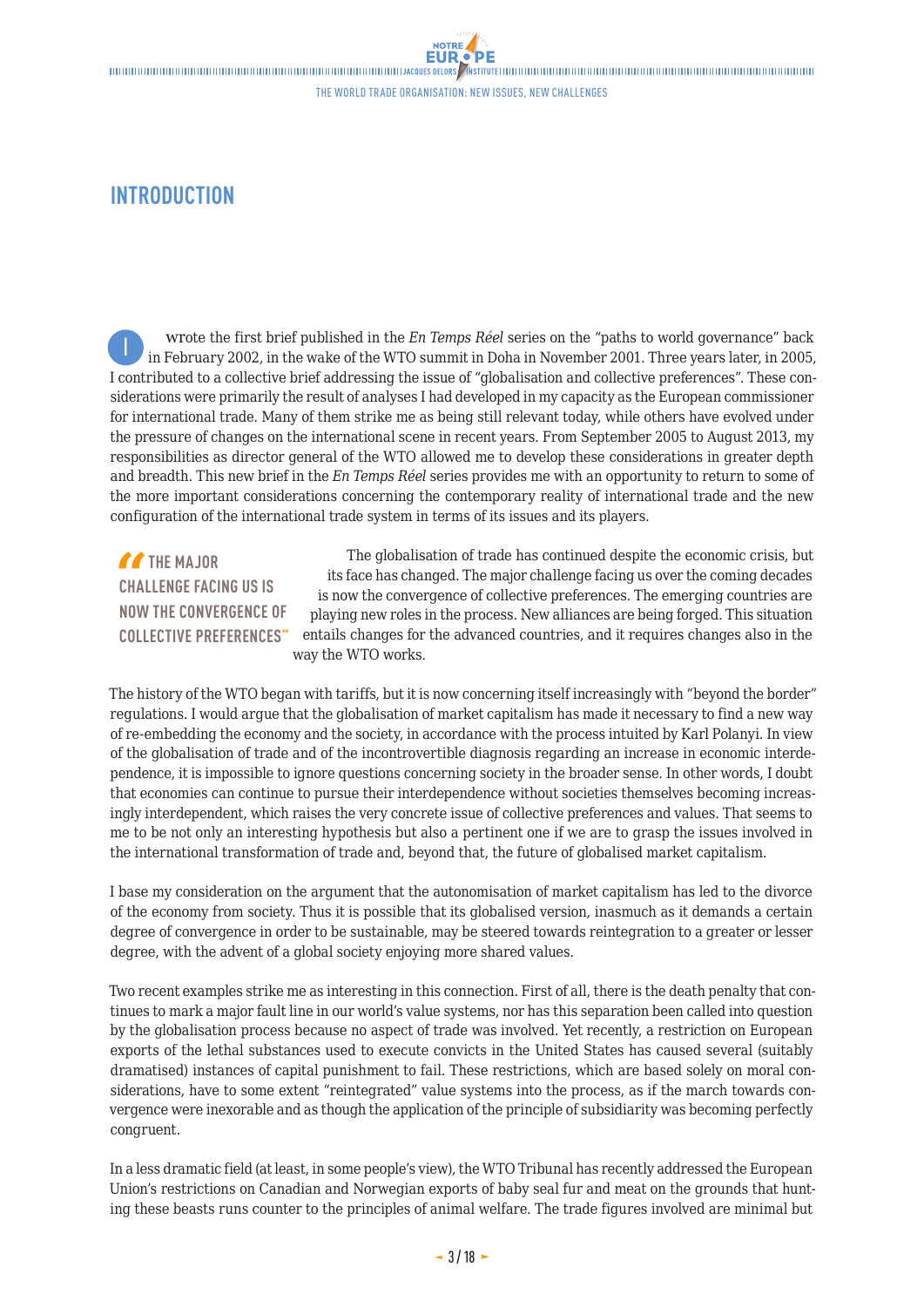<span id="page-3-0"></span>it is an important issue in the eyes of the European man in the street, who voices his views through the majority in the European Parliament.

# 1. The transformation of international trade

## **1.1. "Made in the world"**

### **1.1.1. A rapid reduction in the cost of distance**

Over the past few decades, changes in the production of tradeable goods and services have caused an in-depth revisitation of the traditional analysis regarding the opening up of international trade. Since the establishment of the GATT in 1947, itself a product of 19th and early 20th century economic thinking, a new landscape has gradually replaced the world of the past, marked by fifty years of regulation that began at the end of World War II.

A clear-cut answer is needed to the question regarding the differences between these two worlds: technology has had a major impact on the location of manufacturing systems. An unavoidable driving force behind the globalisation of trade, technological evolution has reshuffled the cards of international trade to a degree that traditional thinkers such as Smith or Ricardo could not even have dreamt of. The practical implementation of their theories came up against the continued existence of distance as an obstacle to trade for a very long time.

But new technologies, such as the container or the Internet in the field of logistics and of communication, have introduced huge factors that have slashed the cost of distance, thus improving the efficiency of trading and the international division of labour the world over. One example of these countless innovations is the replacement of piston-engined planes by jet-engined planes, which has cut the cost of transport fifty-fold over the past fifty years. It costs less today to ship a container from Marseilles to Shanghai than it does to shift it to Avignon. Constant progress in information and communication technology, like the widespread use of personal computers and smartphones, have also contributed to rapid change in the world's production and consumption patterns.

*IT IS NO LONGER AS* **EASY AS IT USED TO BE TO GAUGE THE ADDED VALUE OF A PRODUCT"**

The trend towards a reduction in the cost of distance in international trade has *de facto* literally eliminated a traditional paradigm whereby *foreigners* are "distant" from us, in a geographical or geopolitical situation which allegedly hampers trade. This argument is now obsolete. In actual fact, the opening up of trade and the development of value chains have had such a major impact on the location of goods and services that it is no longer as easy as it used to be to gauge the added value of a product (whether we are talking about goods or services) whose component parts come from all around the world. A worldwide average import content of exports has shot up from 20% twenty

years ago to 40% today and it looks set to hit the 60% mark in twenty years' time.

What conclusions should we draw from this evolution if not that capitalism will soon end up killing mercantilism whose ideological residue occasionally continues to hamper our thinking? It is not that the old ideas of commercial heritage, which did indeed preside over the conception and regulation of world trade, were always wrong to discredit imports in favour of exports. But clinging to that way of thinking today means missing out on reality which requires that imports account for almost half of a country's exports. In other words, wishing to revive the distance hurdle by restricting trade through an increase in the taxation of foreign inputs would be tantamount quite simply to shooting oneself in the foot.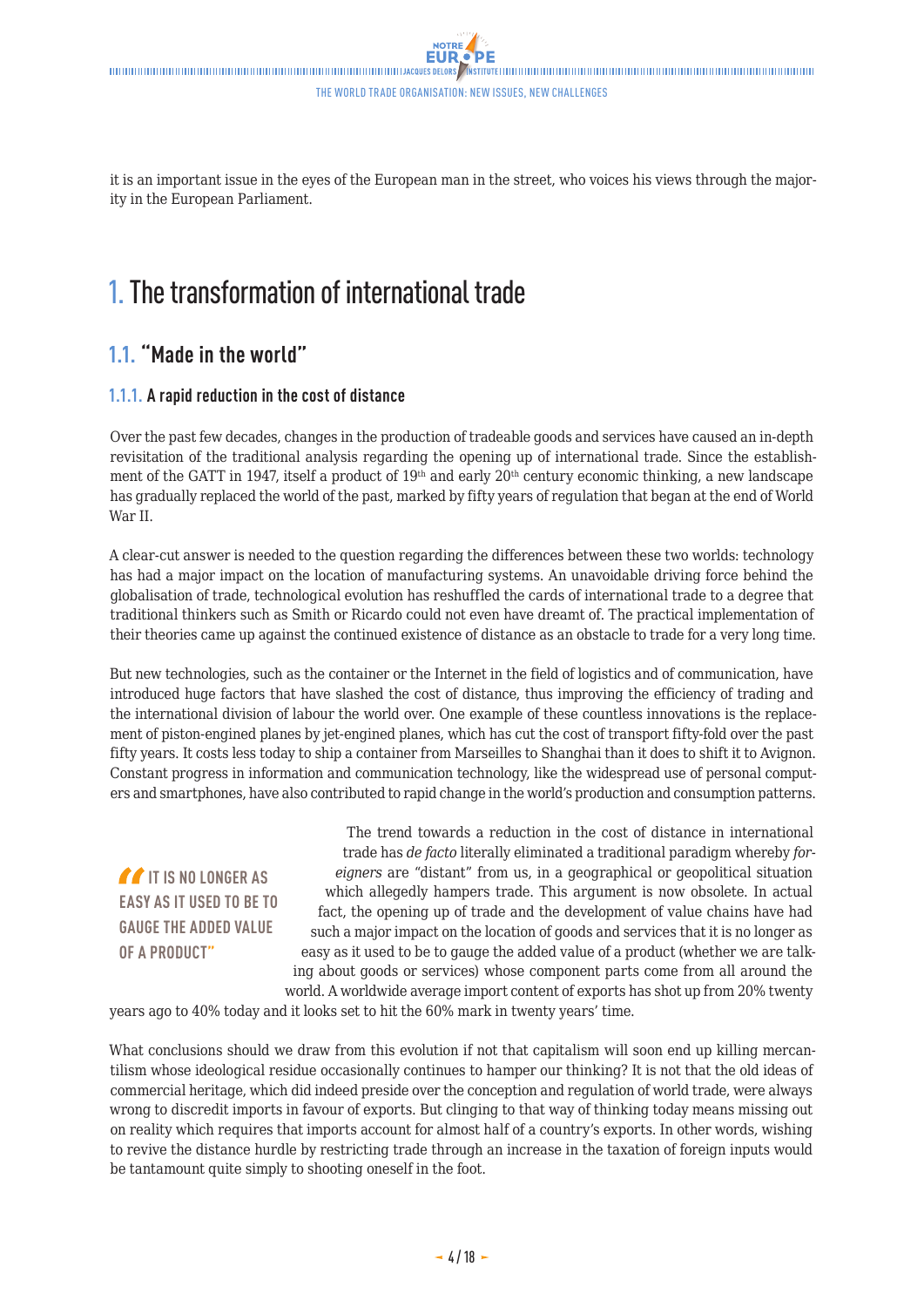### <span id="page-4-0"></span>**1.1.2. Mercantilism is losing steam**

In the formerly predominant mercantilist vision, the way of devising the opening up of trade was based on the underlying principle of "mutual disarmament". The starting point was a situation in which trade was primarily restricted by customs duties and that duties reduction was governed by the principle of reciprocity, which is crucial to any understanding of the system underpinning the legal theory behind the GATT.

The negotiation rationale was essentially restricted to a balance of concessions between exports and imports. It took me some time to grasp the extent to which the legacy of mercantilism theories weighed down on the trade diplomats' mindsets. It was in 2004, in my capacity as the European commissioner for trade, that I took the measure of this legacy in the course of a conversation with Vladimir Putin on Russian membership of the WTO. The Russian president appeared to be finding out after negotiations lasting quite a number of years, that there was no single duty per tariff line for all of the organisation's members; in other words, the member states had different protective structures; hence the common goal of converging towards the reduction, not to say the elimination, of customs duty through "mutual concessions" as gradual as they are complex.

The GATT's theoretical architecture was based essentially on mercantilism closely linked to the concept of reciprocity; and that concept entails the principle of special, differentiated treatment for developing countries. The way it was applied by the GATT for fifty years, this theory argues that advanced countries have to open up their trade on the basis of reciprocity and to allow developing countries to benefit from the opening up of trade through differentiated pricing as a result, so to speak, of their reduced "capacity to contribute". The reasons for this flexibility, which are at once both very complex and very concrete, have as much to do with the economic interests of the former dominions players in international trade as they have to do with colonial guilt feelings; the basic idea being that industrially advanced countries are obviously better able to cope with the consequences of increased international competition than developing countries.

**THE THEORY OF DIFFERENTIATED TREATMENT BUILT INTO THE WTO'S PRINCIPLES, ADMITS THAT NOT ALL MEMBERS SHARE THE SAME OBLIGATIONS"**

Thus the entire theory of special, differentiated treatment built into the GATT's and the WTO's principles, admits that for a number of reasons not all members share the same obligations. In doing so, it justifies in particular a lesser degree of openness for less developed countries until such times as they have caught up with advanced countries. Hence a taboo question and a necessary reflection on this concept of development, whose boundaries are still fuzzy. At what moment does a "developing" country cease to fall into that category on a permanent basis? Because while a broad consensus exists in favour of convergence, it only marginally addresses the practical circumstances of the

development that is supposed in the longer run to make that convergence possible. In actual fact, the effect of multi-location is to change the nature of obstacles to trade, but also to call into question the traditional antagonism pitting a system for the southern hemisphere against a system for the northern hemisphere.

The fuzziness of this notion of development can be seen, for instance, in a simple question that I often ask: Is China today a developing country with a large number of rich people, or is it, on the contrary, a developed country with a large number of poor people? One's definition of the principles of balance and justice required to regulate the opening up of trade will change according to the answer one gives to that question. If this rationale applies whatever the nature of the obstacles standing in the way of trade, then it certainly applies to traditional obstacles, basically represented by customs duties. But the situation has changed: the huge transformation of the international scene due to the technological factors discussed above, entails a continuous lowering of traditional obstacles to trade.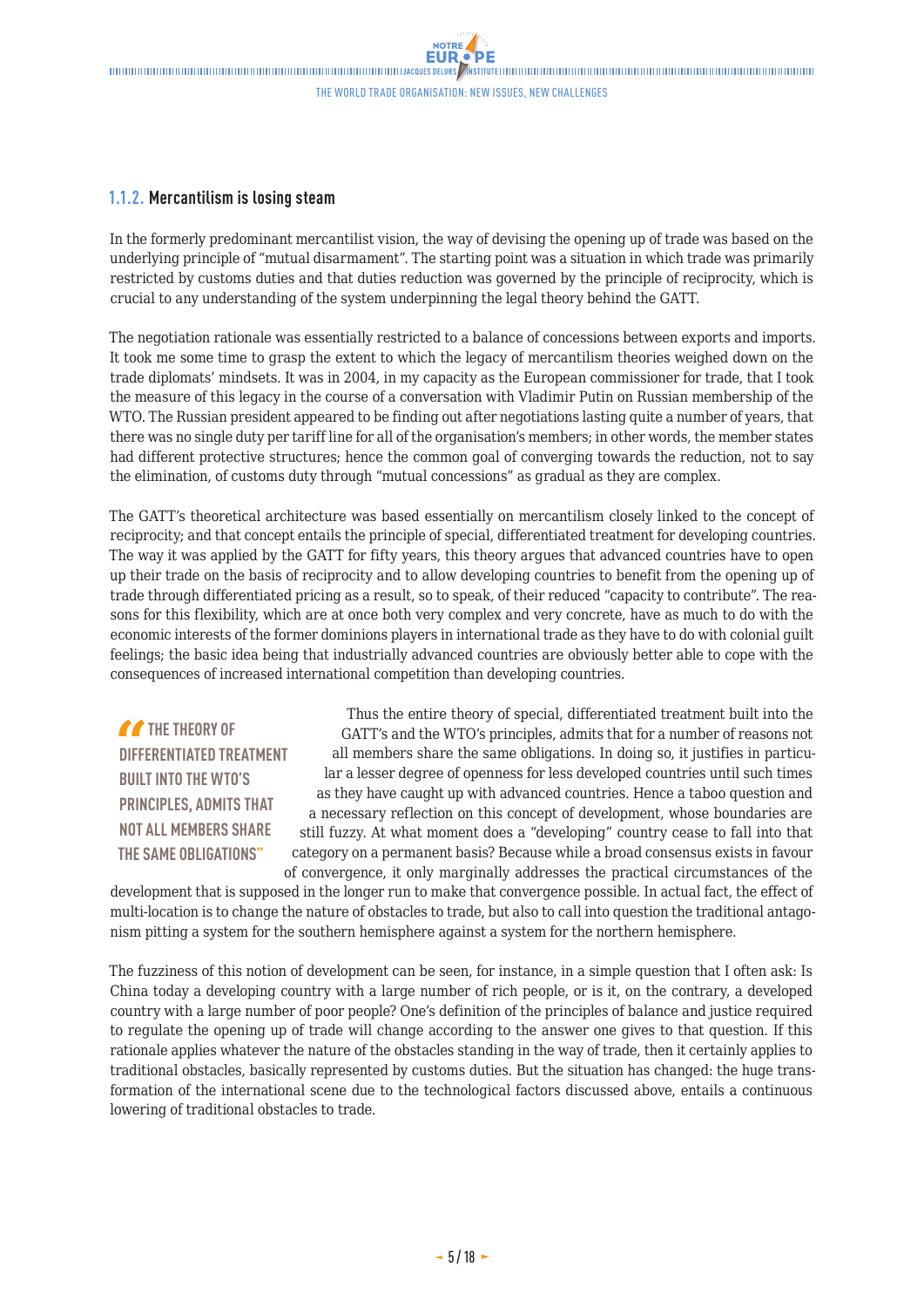## <span id="page-5-0"></span>**1.2. Tariffs decreasing, regulations increasing**

## **1.2.1. The irresistible rise of regulatory precaution**

The system being more flexible and mobility having increased, customs duties are no longer as powerful a curb on a producer because he can simply decide to set up elsewhere. This observation partly explains the massive cut in the global level of customs duties since the start of the GATT. The trade weighted average customs duty today is below 5%. Administrative constraints and immobilisation at the border, the reduction of which was the subject of a major deal at the WTO's ministerial conference in Bali in late 2013, represent on average a cost that is twice as high as the cost of customs duties.

Remaining obstacles in the way of trade now have far less to do with customs duties or with the administrative cost of border crossing, which the Bali agreement, still to be ratified, is going to reduce in the future, than they do with regulatory differences in such varied spheres as health, safety and the environment. The application of the precautionary principle to international trade raises new problems which are clearly at variance with the ideological neutrality governing the establishment of obstacles of mercantilism world. In this new landscape, it is no longer a matter for partners simply to reduce costs and to optimise gains, they have to ensure that potentially politically loaded standards are addressed.

Reference to the precautionary principle at this juncture subjects the regulation of trade to a risk management rationale in accordance with a moral or cultural partner that marks a radical break with the neutrality required by international trade based on the traditional approach. Without even considering such heated debates as those surrounding GMOs or data privacy, the differences between the use and conception of diesel in Europe and in the United States perfectly reflect the weight of collective preferences<sup>1</sup>.

For reasons that have as much to do with protecting the environment as they do with the organisation of transport, the Americans eschew diesel engines for their cars in favour of petrol engines. The Europeans, on the contrary, prefer diesel-engined cars, yet they levy taxes on diesel that are totally non-existent in the United States.

The difference in regulations points to a radically different world from the previous system, which was marked by a shared intellectual approach whose aim was quite simply to ultimately abolish all customs duties. The approach aiming to abolish customs restrictions on trade is relatively clear and easy to understand. In fact, it was the approach adopted by the European initiative known as "Everything But Arms" (EBA) which I carried back in 2001 to facilitate freedom of access to the European Union's markets for the forty-eight poorest countries in the world. This kind of approach fosters a reduction in customs duty so radical that it ends up disappearing altogether.

*M* WHAT NOW MATTERS **IS TO REDUCE THE DIFFERENCE BETWEEN SETS OF REGULATIONS"**

The approach based on regulatory restriction, on the other hand, comes up against an increase in standards and in the level of protection to match increasing level of development. In the food sector alone, compliance with certain standards becomes a priority requirement when supply or production are handled upstream. The formation of collective preferences is closely linked to rising income.

The more advanced a country is, the more cautious it becomes, adopting regulations which can, *de facto* and without it being the main reason, stand in the way of trade. Now, short of being totally cynical, it is impossible to think of eliminating regulations solely on the strength of the benefits deriving from the opening up of trade. What now matters is to reduce the *difference* between sets of regulations. For instance, no European commissioner would ever defend a differentiation in the maximum level of pesticides permitted in imported

**<sup>1.</sup>** See previous brief published by *En Temps Réel*: Pascal Lamy, Steve Charnovitz & Charles Wyplosz, « Mondialisation et préférences collectives : la réconciliation ? », October 2005.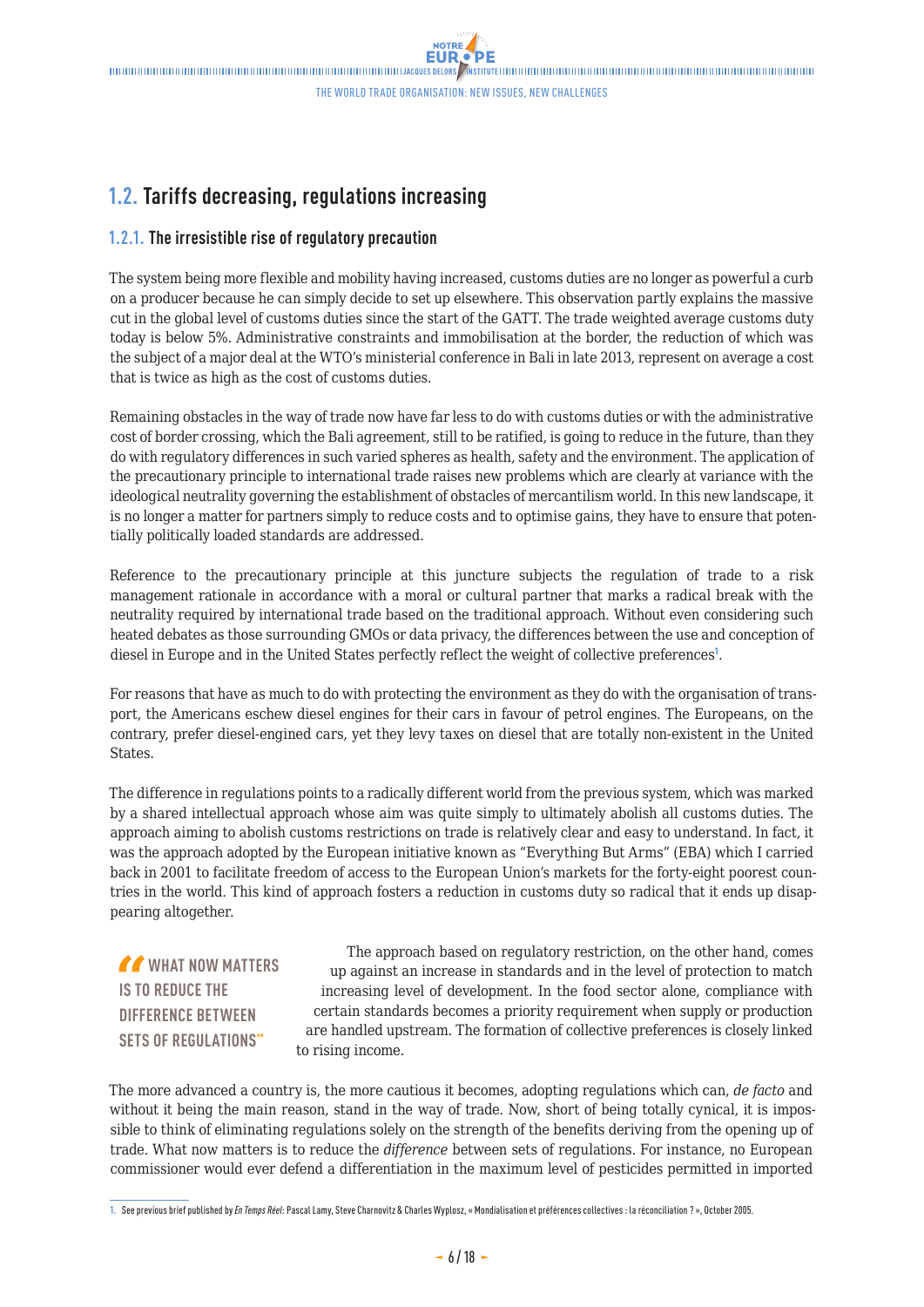<span id="page-6-0"></span>flowers for the benefit of less developed countries, in the name of a trade policy designed to foster development. The maximum level of pesticides permitted, a level set by Europe and checked at the border, will not change depending on the origin of the import.

In other words, we can no longer differentiate. And the reality, which most trade negotiators take good care to avoid mentioning too clearly so far, is the end of differentiated treatment. The essential conclusion of this process is that with tariffs already low and with an increasingly binding regulatory environment, there is less and less room for negotiating by mutual concession.

### **1.2.2. Calling the traditional balance of forces into question**

The discussions between the European Union and the United States over a Transatlantic Trade and Investment Partnership (TTIP) perfectly illustrate these new issues because 80% of the problem concerns regulatory convergence. In this context, the notion of disarmament is equally unsuitable. It would be inconceivable for a negotiator to plead in favour of regulatory disarmament.

Now, this transformation pushes the balance of forces into a new rationale. In general terms we might surmise that, under the old system of international trade, consumers were in favour of an opening up of trade while producers evinced reservations, not to say outright hostility. In other words, the international opening up of the markets and the reduction of tariffs can only be to the consumer's liking because he or she benefits from them, but less so to the producer because he suffers the impact of increased competition.

**THE USA AND THE EU HAVE EVERYTHING TO GAIN FROM ESTABLISHING WHAT COULD WELL BECOME GLOBAL STANDARDS"**

But with regulatory convergence the tables are turned and consumers tend to evince a certain hostility to what they more often than not equate with a risk for them, in other words with a lowering or a relaxation of standards ("regulatory dumping"); while producers have everything to gain from this convergence taking place in order to benefit their economies of scale. Personally, I tend to think that regulatory convergence will take place in an upward direction: even harmonisation to higher standards will always be more

beneficial than no standardisation at all. In this context, the United States and the European Union have everything to gain from establishing what could well become global standards.

So we need to take on board the notion that the reality of international trade, thus its regulation, is basically no longer what it once was and that negotiators' ethos has no option but to adapt to it.

That is also the reason why I pleaded in favour of the calculation of trade being based on the gauge of added value rather than of volume. If we look at the figures in added value, we get a far more faithful picture of international trade as it really exists. In particular, we will see that services account for the core of international trade, while the multi-location of the production of tradeable goods necessarily leads, in terms of volume, to the overestimation of the goods trade. We will also see that the biggest importers are also the biggest exporters, and that they are the countries that gain the highest added value from their international trade.

These changes also reflect the extent of the transformation which has taken place and which demands a public debate on how to consign the mercantilism mentality to the history books. It certainly is not a problem for Singapore, for New Zealand or for Costa Rica, which have done so very rapidly, or for Canada, for Australia, for Sweden, for Denmark or for Finland. Nor is it a problem for The Netherlands or for the United Kingdom. It is far more problematic, however, for the United States, for France or for India. And it is even tougher for Brazil, for Argentina, for Indonesia, for South Africa or for Russia because the new division of labour affords pride of place to value chains.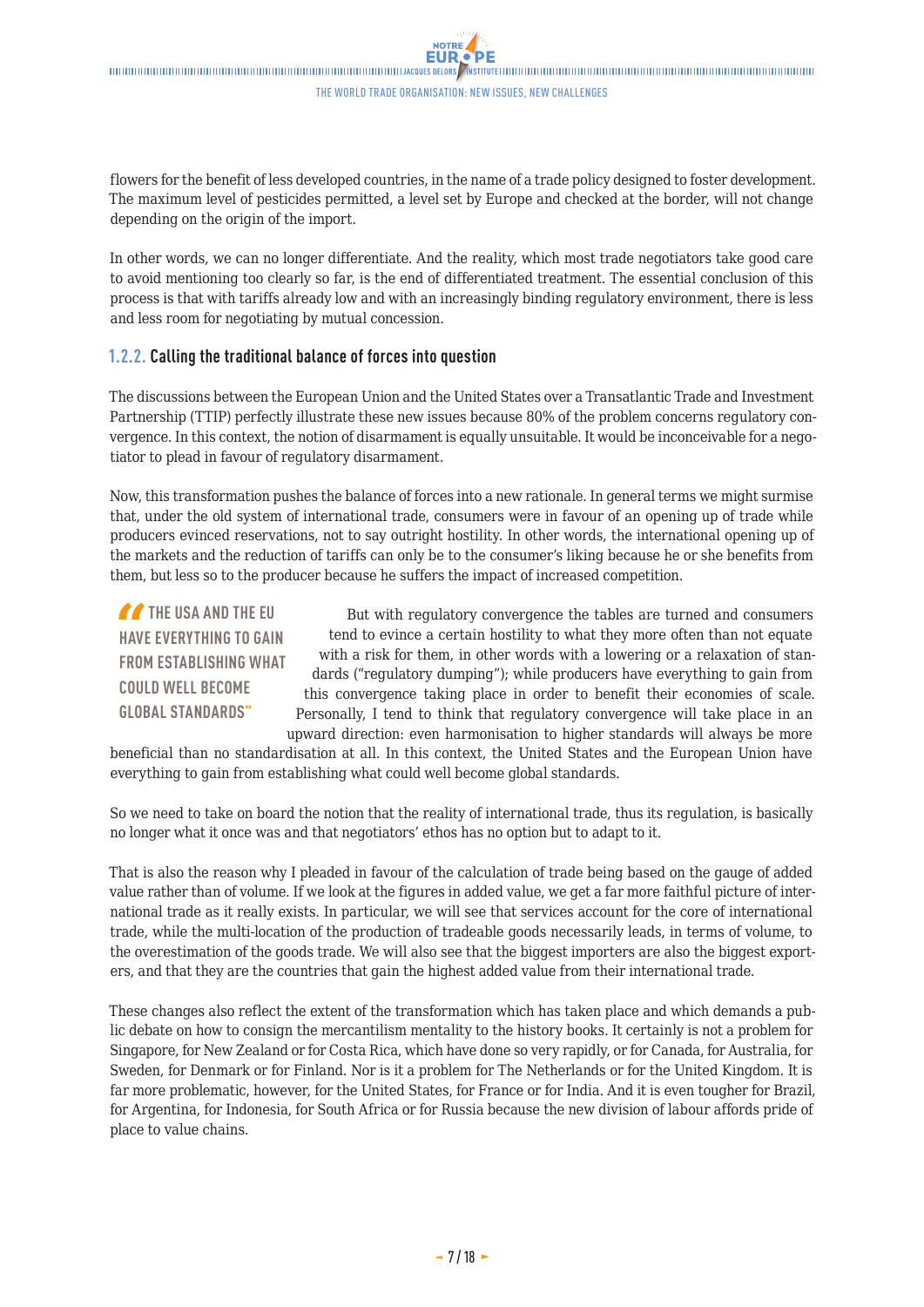### <span id="page-7-0"></span>**1.2.3. What kind of development?**

*<u>A</u>* SHOULD DEVELOPMENT **BE BASED ON NATURAL RESOURCES OR ON MAKING THE MOST OF HUMAN CAPITAL?"**

This process imparts a fresh relevance to an old ideological bone of contention questioning the proper criteria governing economic development. Should development be based on natural resources or on making the most of human capital? The dominant model of value chains (joining which is precisely the goal) offers developing countries new opportunities to make the best use of their comparative advantages in accessing the global market. Naturally, while the global opening up of the market provides developing countries with the opportunity to obtain commercial advantages, it also leads to greater volatility on account of the competition.

In this new configuration one can perceive a clear difference between, on the one hand, countries tempted (or tempted again, like Brazil) to manage their own development (in accordance with the Singer-Prebisch model) based on the exploitation of abundant natural resources, and on the other, countries which follow the European or Asian model by affording priority to the labour factor. In this spirit, investment in education and training is the best way to develop the economy.

And lastly, it is worth pointing out that some countries oscillate between the two tendencies. This, for instance, is the case with Indonesia, or with South Africa, and even more so with emerging African countries such as Nigeria or Kenya, which are soon going to have to address the same dichotomy. Africa, the next continent to emerge, is rich both in natural resources and in people.

Just as these transformations have an impact on the nature of the obstacles, and thus *ipso facto* on the way they need to be addressed, so the generalisation of internationally highly integrated value chains entails huge differences compared to the interpretative approach adopted by the GATT (in terms of both its priorities and its area of intervention<sup>2</sup>).

The thrust of the GATT mandate focused on lifting restrictions on imports. But in the world of value chains, the greater problem is restrictions on exports. This is especially true in the sphere of agriculture. One has but to look at the international rice market. If prices rise on the international market, an exporting country wishing to protect its citizens from the attendant inflation may react by freezing its exports. So to what extent does a country maintain the right to curb its exports? If we confine ourselves to the GATT and WTO regulations, we notice a plethora of cases involving restrictions on imports but very few involving restrictions on exports. Yet there are many countries in the world that practice such restrictions: Russia and Indonesia with metals, China with rare earths, or Argentina with meat. In this connection, its current regulations do not really provide the WTO with the means to intervene.

Where the convergence of standards is concerned, it is also necessary to note that the WTO's mandate as it stands today is limited. While we can state that the principle of reciprocity guided the implementation of the former system, it is also apparent that its current assertion sometimes conceals the return of protectionism in disguise. But the reciprocity being called for by some is only of tangible value if the trading partners clearly understand what it means. The problem is the same in the case of "fair trade", which everyone wants, yet without always agreeing on its true substance. Take, for instance, the French and their agriculture.

So that which is fair in terms of trade is only that which it has been decided is fair by mutual agreement. That is why it is important to analyse and to accurately define this notion of reciprocity. Over and above the Global Public Goods recognised by the WTO (the environment, health), reciprocity should not assign the stigma of illegitimacy to certain regulatory restrictions justified by collective preferences.

**<sup>2.</sup>** I explore these issues in greater detail in *The Geneva Consensus*, Cambridge University Press, 2013.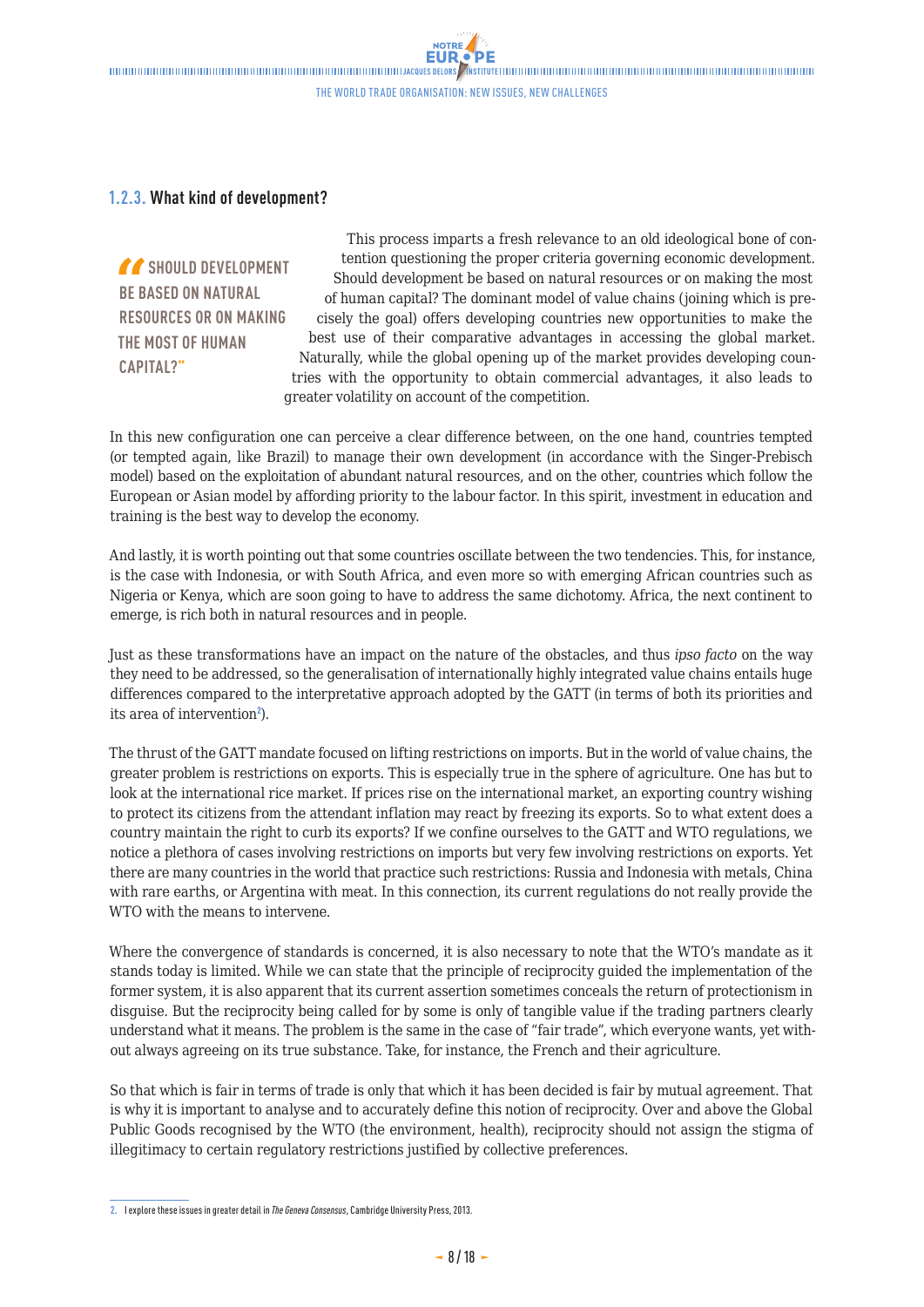<span id="page-8-0"></span>On the contrary, the WTO even takes care to ensure that the opening up of international trade does not call legitimate collective choices into question when they entail no discrimination. But with regard to such social standards as a minimum salary, which has more to do with the jurisdiction of the International Labour Organisation (ILO), it is not in their nature to be established throughout the world, if for no other reason than that a salary means nothing in terms of competitiveness until it is linked to productivity.

*CC* OUESTION THE **IMPLICIT ROLE OF THE EUROCENTRISM AND, ON A BROADER LEVEL, OF THE WESTERN ETHNOCENTRISM THAT IT BETRAYS"**

This serves to moderate the reciprocity argument used by some people to censure the unfair competition practised by the emerging countries. And sure enough, if the conditions of transparency and of non-discrimination are complied with, no country can be accused of dumping on the pretext that it is selling products more cheaply than others because its labour costs are lower. Or, if taken to its logical conclusion, this rationale demanding the total harmonisation of social standards urges us to question the implicit role of the eurocentrism and, on a broader level, of the Western ethnocentrism that it betrays.

# 2. The emerging countries are changing the picture

## **2.1. The emerging countries burst onto the scene**

## **2.1.1. A short history of Doha: new players and a new agenda**

**THE RISE OF THE EMERGING COUNTRIES CHANGED THE AGENDA, THE MODALITIES GOVERNING NEGOTIATIONS AND THE DISTRIBUTION OF THE MAJOR PLAYERS"**

The late 1990s marked a momentous change in the interaction of the various players in international trade. We witnessed a rapid rekeying of the portfolio of influences with China's membership in 2001 and with the gradual assertion of such GATT founder members as India and Brazil. Up until then the system had been dominated by the *Quad*, in other words by the United States, the European Union, Japan and Canada. The rise of the emerging countries not only profoundly changed the agenda, it also changed the modalities governing negotiations and the distribution of the major players.

In strictly geographical terms, Asia boosted its influence through China, India and, proportionally speaking, also Australia, which was gradually to take the place of Canada, whose governments refocused their policy on domestic affairs: it played a bridging role between Asia and the industrially advanced economies of the northwest. Besides, the appointment in September 2013 of a Brazilian director general, Roberto Azevêdo, assisted by an Australian chef de cabinet in the person of Tim Yeend, paints an eloquent picture of the new distribution of influential players within the WTO.

The story of the Doha Round revolves specifically around the difficulty that these various players encountered in attempting to converge on a new agenda reflecting the new balances, particularly among agricultural disciplines, the reduction of tariffs in the industrial sphere and the opening up of the services market. The primary hurdle in the Doha Round until 2008 was the sensitive issue of agriculture. For a number of different reasons – first and foremost the negotiators' national targets – the Doha Round was not concluded despite clear progress having been made throughout 2008, a year which at the same time marked the start of the global economic crisis.

A hike in agricultural prices was noted at the time and it is likely to continue for the next twenty or thirty years. The reasons for this rise in global agricultural prices, following a downward trend in real terms in previous decades, have a great deal to do with one of the most important developments of recent years, namely the emerging powers' actual emergence and the food transition which has led to far higher (indirect) consumption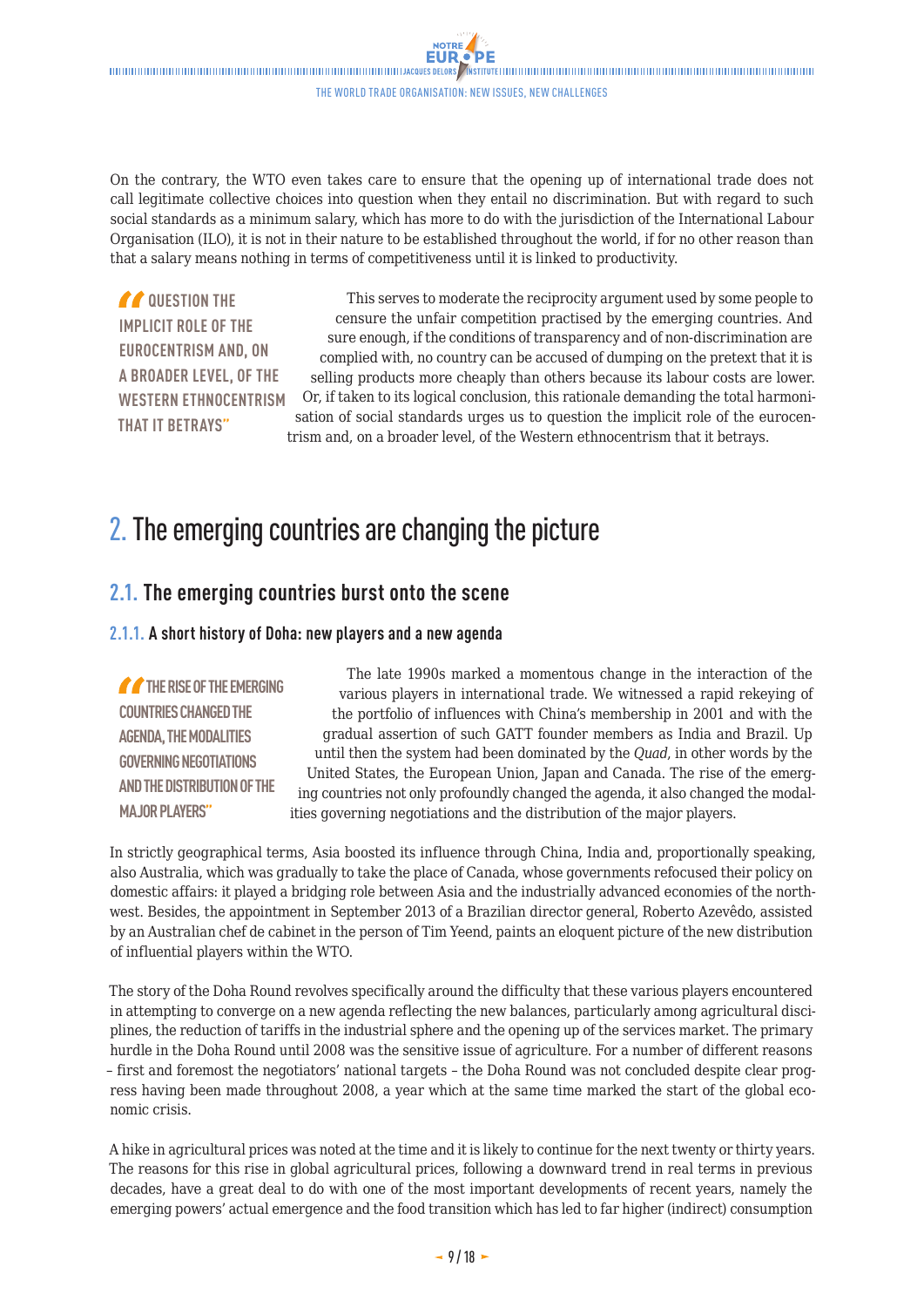<span id="page-9-0"></span>of proteins and carbohydrates by the middle classes than by the world's poorer populations. The increase in the price of agricultural raw materials upset the Doha Round's agenda because it led to a profound change in the terms of the implicit deal initially aimed at securing a tradeoff between reducing obstacles to trade in agriculture on the one side and in industry and services on the other side. The "rate of exchange" between the two, which was implicit in the negotiators' minds at the start of negotiations, gradually changed. The increase in agricultural prices led to a cut in subsidies and tariffs, which thus lost their value as bargaining chips. Agricultural supply has not yet adjusted to the food transition, particularly on account of a certain sluggishness in its development in Africa.

Broadly speaking, the international agricultural markets are still relatively meagre. The international rice market, for instance, accounts for no more than 8% of the world's overall production and consumption of this commodity. The adjustment problem is a real one and it explains why agricultural prices remain high.

#### **2.1.2. Variable coalitions among emerging countries**

There is no natural coalition among the emerging countries, each one having its own distinct economic profile and being integrated to a differing degree in the international trade system.

Yet bizarre though it may seem almost sixty years on, the Bandung conference (at which twenty-nine emerging countries adopted non-aligned status) continues to be an important focal point. Diplomats in New York are probably more sensitive to the spirit of Bandung than those in Geneva.

In terms of international trade negotiations, this economic revival of non-alignment has been promoted primarily by Brazil. It was at the WTO's ministerial conference in Cancun in 2003 that Brazil took the initiative of calling for a G20 in response to a plan for a narrow agreement on agriculture between the European Union and the United States. It was an alliance between divergent interests, without question, but it embraced the major emerging powers such as India, China and South Africa, along with countries that were less dynamic in trade terms, such as Bolivia and Tanzania. This G20 allowed Brazil for several years to reaffirm its position as a leading emerging power by becoming a major negotiator in the Doha cycle.



**Map 1 G20: Coalition of developing countries hoping to see agricultural reform in advanced countries and flexibility for developing countries** 

Member of the group Not member of the group but member of the WTO Not member of the group and not member of the WTO

Key:

The least developed countries (LDCs) rapidly realised that it may not have been to their immediate benefit to join this coalition exclusively and so they set up the G90 comprising LDCs and certain developing countries. Their interests are not impermeable to those of the G20 or the G90, some of whose inclinations they share. Thus the existence of common memberships and of interaction between these different coalitions has allowed the G20 to act as the representative of all developing countries.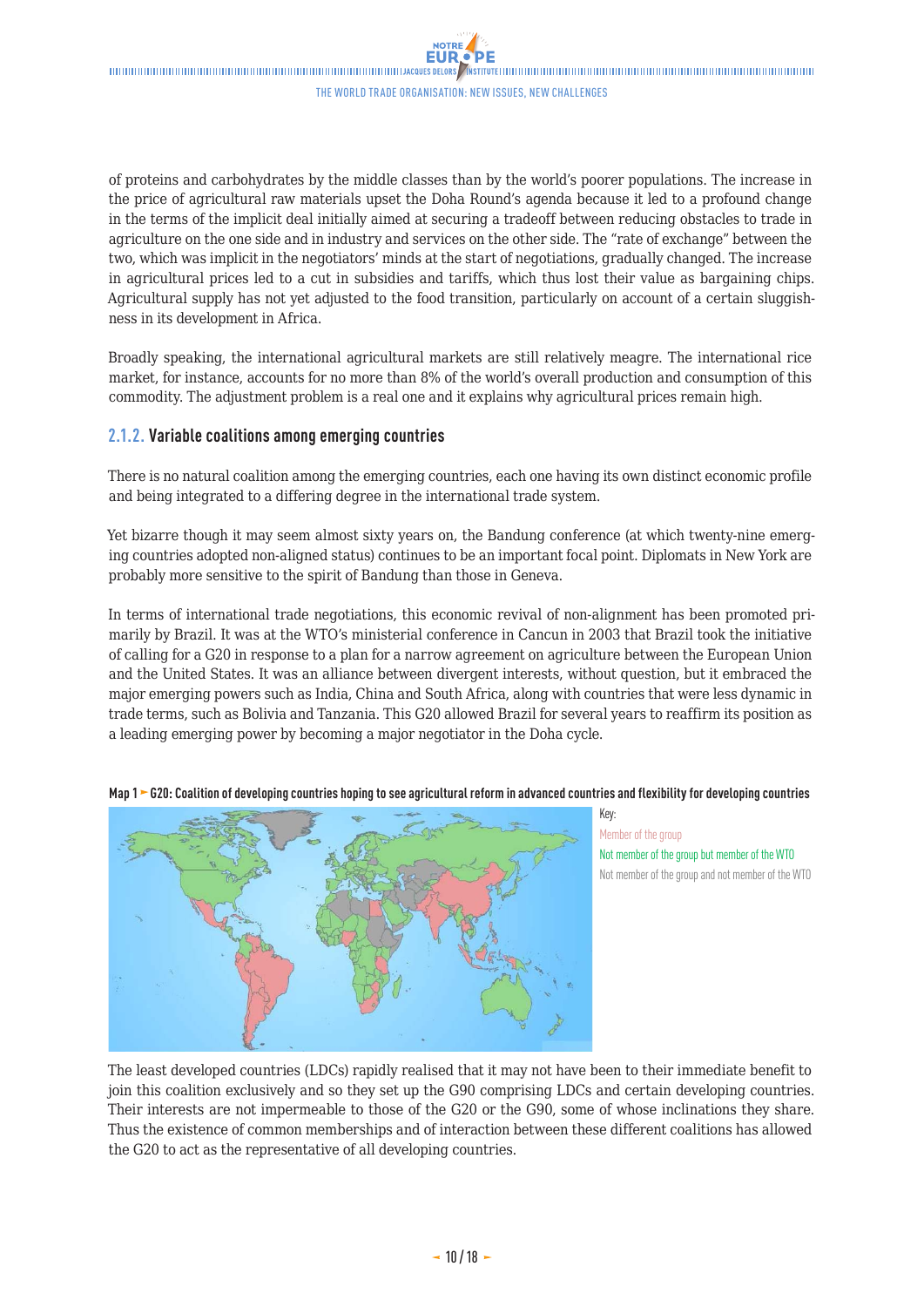$\frac{1}{2} \frac{1}{2} \left( \frac{1}{2} \left( \frac{1}{2} \left( \frac{1}{2} \left( \frac{1}{2} \left( \frac{1}{2} \left( \frac{1}{2} \left( \frac{1}{2} \left( \frac{1}{2} \left( \frac{1}{2} \left( \frac{1}{2} \left( \frac{1}{2} \left( \frac{1}{2} \left( \frac{1}{2} \left( \frac{1}{2} \left( \frac{1}{2} \left( \frac{1}{2} \right) \right) \right) \right) \right) \right) \right) \right) \right) \right) \left( \frac{1}{2} \left( \frac{$ THE WORLD TRADE ORGANISATION: NEW ISSUES, NEW CHALLENGES

**Map 2 The Group of 90: African group + ACP + LDC** 

Key: Member of the group Not member of the group but member of the WTO Not member of the group and not member of the WTO

This move on Brazil's part was the result of a strategy adopted by Celso Amorim, President Lula's foreign minister from 2003 to 2010. At the time I had submitted an analysis to the European Parliament in which I argued that the WTO and Iraq were the two parents of the G20 devised by Brazil. This, because Amorim had indeed used the international situation over Iraq to forge the coalition around a rejection of military intervention. In concrete terms, the group saw the light of day on the sidelines of the G8 summit; in other words, it was designed to put an end to the systematic sidelining of developing countries, which decided to act independently by setting up the G20.

Brazil was an important player in Amorim's day, but after that its influence began gradually to wane. Today the aggressive posture in connection with the opening of the agricultural sector, which was this coalition's spearhead despite India's differing interests in the matter, has returned to the bosom of the Cairns group of agricultural exporting countries, a group which has been pleading since 1986 for stronger GATT/WTO disciplines targeting the European Union's and United States' farm policies.

Thus a group of emerging countries was forged to face down the more or less homogeneous group of advanced countries, converging in some areas and diverging in others. The recent relaxation of ties within the G20, which has lost its Brazilian driving force, is probably going to allow the (primarily African) G90 to boost its influence in the coming years.



#### **Map 3 The Cairns group of agricultural exporting countries**

Key: Member of the group Not member of the group but member of the WTO Not member of the group and not member of the WTO

No emerging country in any of these alliances explicitly wishes to call the system into question, the only ideological challenges systematically arising within the WTO coming from Cuba or Bolivia. And in fact the BRICS countries are creating a regional development bank of their own along the lines of the one that already exists in the northern hemisphere. In short, within the WTO we find coalitions of a geographical, political and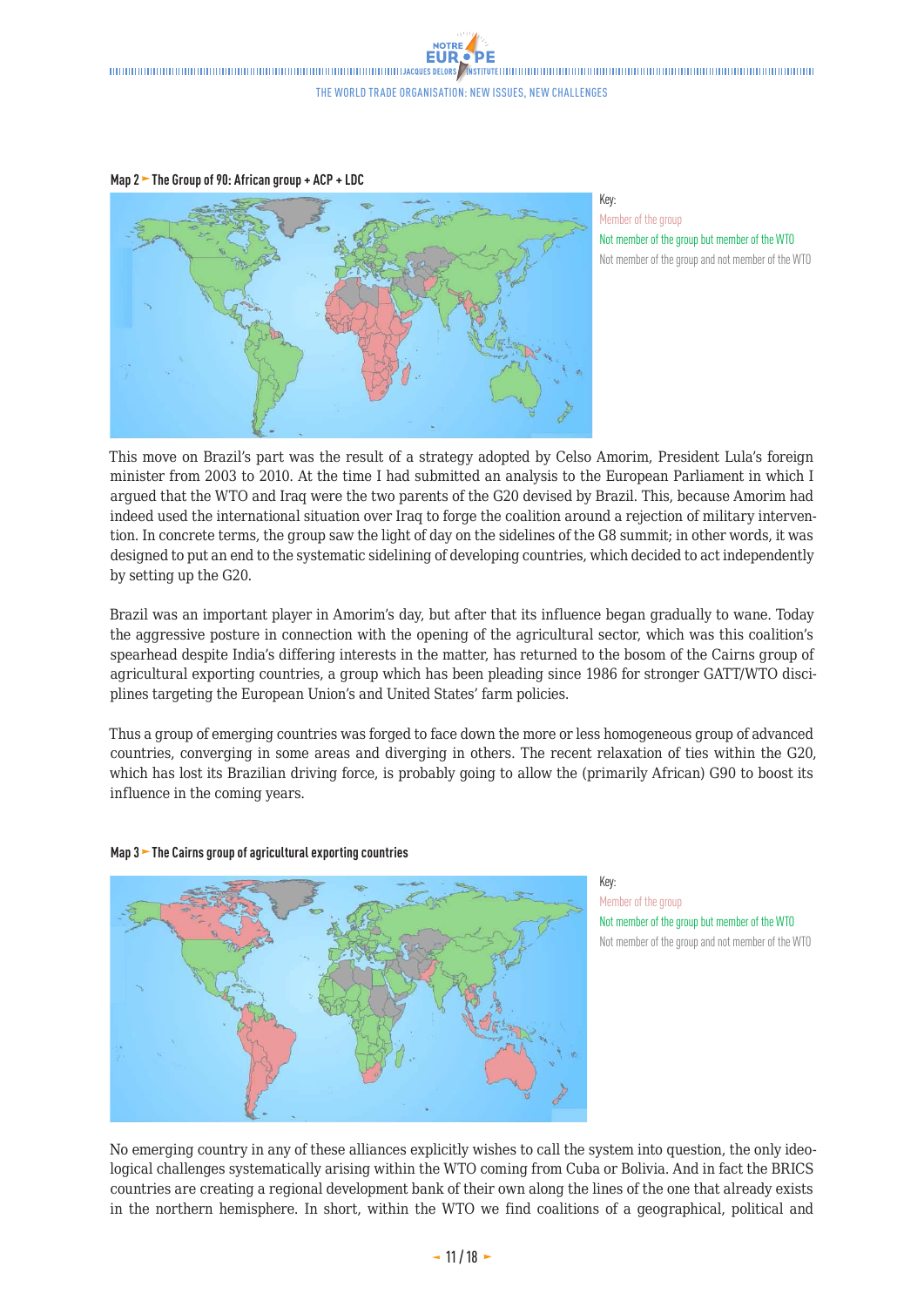<span id="page-11-0"></span>*M* WE FIND COALITIONS OF **A GEOGRAPHICAL, POLITICAL AND THEMATIC NATURE, AND ANY ATTEMPT TO AGGREGATE THEM SUFFERS FROM INTERNAL INCONSISTENCIE"**

thematic nature, and any attempt to aggregate them suffers from internal inconsistencies. This is the case, for example, with Indonesia which is a member of the G20 alongside Brazil, a country that is particularly aggressive in the agricultural sphere, but at the same time it is also a member of the G33, a group that favours a specific clause restricting agricultural market opening.

Key:

#### **Map 4 The Group of 33: Developing countries hoping to see the limited opening up of their agricultural markets**



Member of the group Not member of the group but member of the WTO Not member of the group and not member of the WTO

The new players' influence in the international trade system also depends to a great extent on the countries' openness rather than simply on their GDP level. For instance, countries such as Singapore, New Zealand, Norway, Costa Rica and Chile have succeeded in acquiring clout in a category to which they should not really belong in geoeconomic terms. One has but to look at the countries of origin of the chairs of general councils, committees and sub-councils in the WTO's structure (including dispute settlement) to fully grasp the unique role that these countries play.

Other countries, such as Morocco or Canada, play a role whose importance varies according to the period. This depends not only on the negotiators' personality but also on the countries' posture with regard to the opening up of trade. Some of them, such as Singapore, Chile, Hong Kong and New Zealand, are thus especially open and present in the longer term, which explains the influence they wield.

## **2.2. The EU and the United States face China's rising power**

## **2.2.1. More on Chinese membership**

Regarding China, which is rightly indicated as one of the most important emerging countries, the United States and Europe do not yet appear to have correctly grasped the historical reality of the situation. I would like to dwell briefly on China's sometimes difficult relations with industrially advanced countries in the context of WTO negotiations. In my view, China has paid a high price for its membership of the organisation. If we compare China's trade regime in 2001 with that of Brazil, of India or of Indonesia, just to mention a few comparable countries, we will see that there is a considerable difference in terms of average tariff ceilings. Brazil's and India's ceilings in the industrial sphere stand at 35% and 40 to 45% as opposed to 9% for China. In the agricultural sphere, China joined the WTO with a lower average ceiling than the EU. In the service industry, China has opened up more than have other comparable countries, and the Chinese have accepted an intellectual property regime that flies in the face of their traditional cultural approach.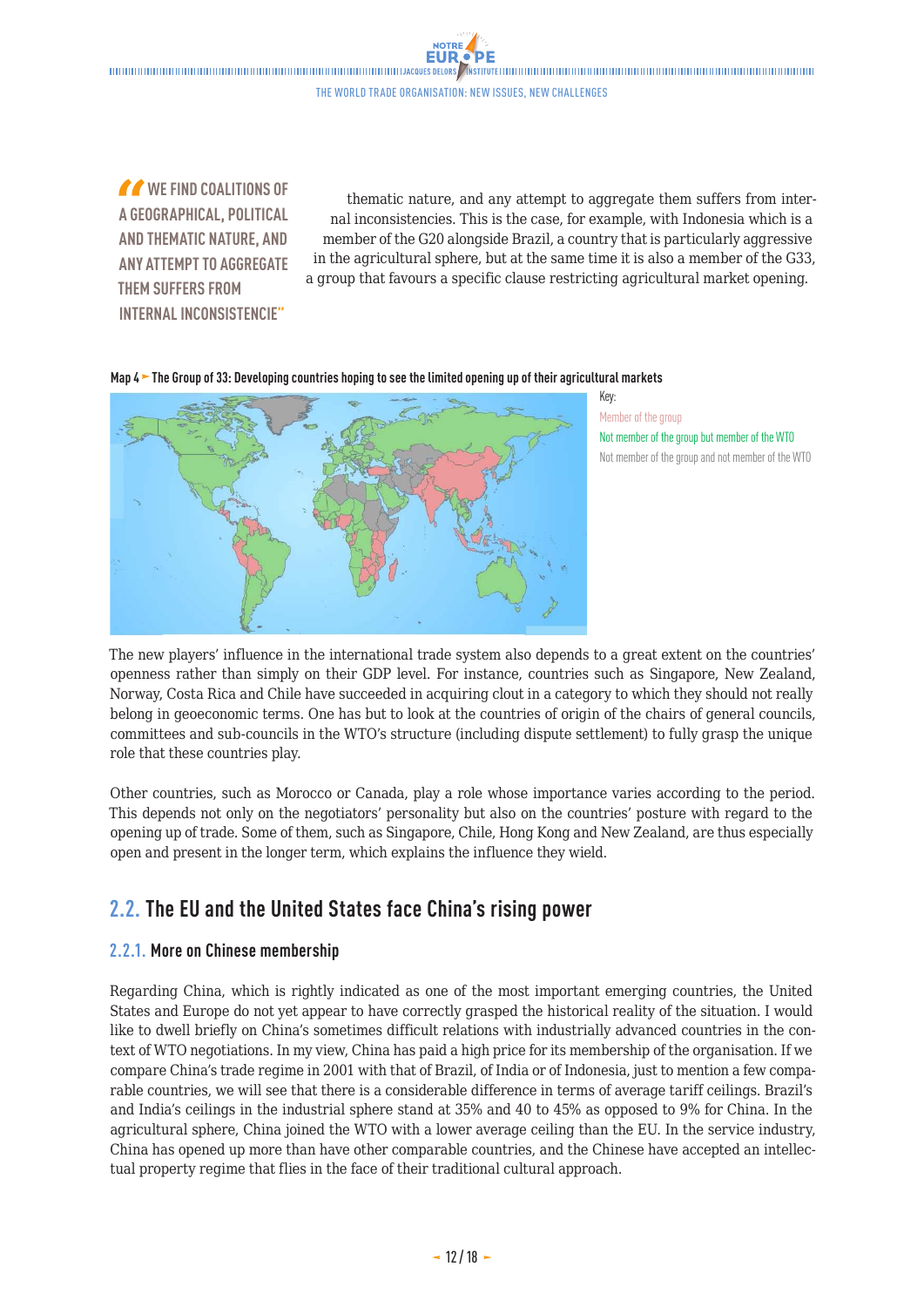<span id="page-12-0"></span>Thus we have to recognise the Chinese leadership's effort to meet WTO demands. The conservative minority at the time saw these demands as a revival of the one-sided 19<sup>th</sup> century "inequal treaties" on enforced openness during the opium wars and the Chinese negotiators had to field considerable resistance on the domestic front. Yet China still succeeded in joining the WTO despite these difficulties.

China's membership also provided an opportunity to highlight the importance of cultural differences, particularly with regard to the settling of differences. In an anthropological study conducted at the WTO, I recall the conclusions reached by a Chinese author who underscored China's difficulty in taking on board the notion of appealing to a judge in the sphere of international trade disputes.

*CHINA COMPLIES* **WITH THE GROUND RULES SET BY THE WTO NO MORE NOR LESS THAN OTHER COUNTRIES"**

I would now like to address the widespread contention that China is not playing the game, particularly where labour costs and its currency are concerned. I consider this perception to be mistaken for the simple reason that China complies with the ground rules set by the WTO no more nor less than other countries.

The United States' focus on the renminbi is excessive. The Chinese currency's real, effective rate of exchange, i.e. adjusted to allow for inflation, has in fact gone up over the past thirty years.

The euro, the yuan and the dollar are still the world's three major stable currencies. On the other hand, the two countries that have made the greatest use of their currency to influence foreign trade are Korea and Japan, not to mention Switzerland (albeit in the opposite direction in the latter case).

The most crucial issue concerns subsidies and the cost of capital. In subsidising its capital, China is providing its economy with comparative advantages which, as I see it, have a far greater impact on competitiveness than the labour costs at which people are always pointing the finger of accusation. But in this sphere the WTO's ground rules are fuzzy and China's competitors have (wrongly, in my view) failed to make the renegotiation of those rules a priority, for reasons which remain shrouded in mystery.

Another area in which the Chinese have not yet forged any agreement is that of public procurement. Year after year, their offers are deemed insufficient and negotiations are postponed to a later date without any concrete progress being made. Yet the opening up of a quarter of China's public markets would be worth some \$100 to 150 trillion a year in terms of the contracts that it would generate.

In other words, there are still numerous regulatory issues associated with shortcomings in several links in the chain of "traditional" international regulation, although in general terms the greatest tension with a view to the future concerns the convergence that we were talking about earlier: not the convergence leading to the abolition of tariffs but the convergence leading to shared standards.

#### **2.2.2. The United States and the European Union in the present system**

During my time at the WTO I was able to track the changes in the United States' positions within the international trade system occasioned by the changes in that system's players. While the United States made a very clear contribution to the establishment of the GATT and of the WTO, playing a co-pilot's role in devising the regime, the weight that it carries has objectively declined as Brazil's, China's and India's have grown. Thus it has tended to shift its field of action to wherever its influence remains strong. The evolution of its role also depends more specifically on such political issues as China's image in the United States and the growing political difficulty it is experiencing in pushing through Congress trade treaties involving what might be interpreted as concessions to China.

The European Union, for its part, has a certain internal homogeneity of its own, plus it also coalesces with other European countries whose economic clout is far from negligible, such as Norway and Switzerland, and to some extent even Turkey. Where its principles are concerned, the Union is always on the defensive where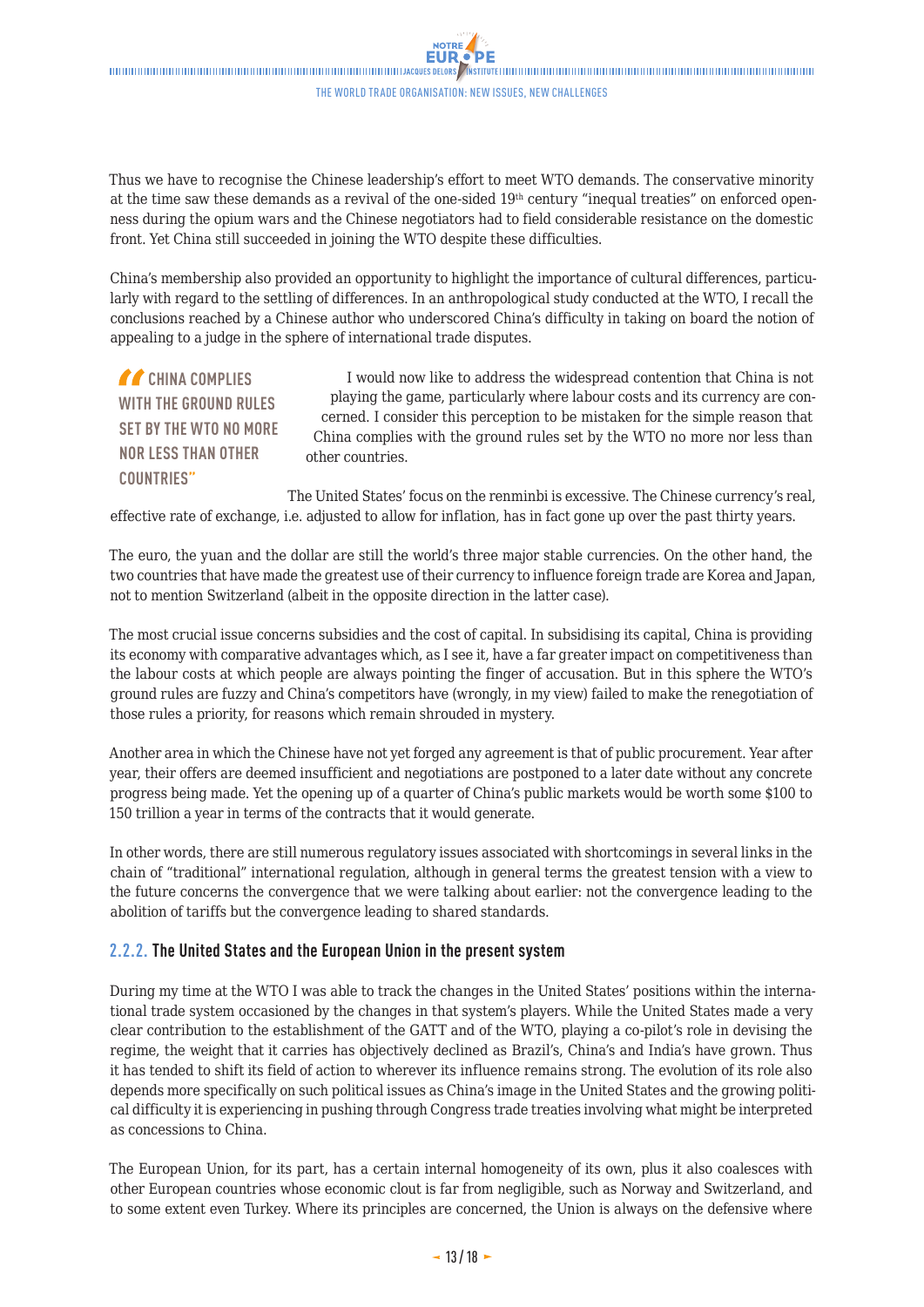<span id="page-13-0"></span>agriculture is concerned and on the offensive in the sphere of industry and services. Yet it is less aggressive than the United States – quite rightly, I would suggest – with regard to intellectual property issues. The United States is becoming increasingly demanding with regard to the protection of inventions, and major differences continue to exist with the Europeans, in particular with regard to the issue of brands or of geographical denominations in the food industry.

Personally, I have always felt that the European Union has both the strategic means and a political duty to forge associations with the emerging countries, whether it be through bilateral or through multilateral agreements. Yet everything points to that not being easy. The Union has been trying, in vain, to conclude an agreement with the Mercosur since the 1990s. Negotiations with India have so far led nowhere. The Union is negotiating a bilateral agreement with China on investment protection, of course, but the United States is one step ahead of it in that sphere.

# 3. What governance in order to make better progress?

## **3.1. The limitations of the "global package" approach**

**THIS DIPLOMATIC APPROACH BASED ON COMPROMISE HAS BECOME THE VICTIM OF EXCESSIVE COMPLEXITY"**

The ground rule governing trade negotiations demands resorting permanently to a consensus. "Round" technology, based on the exchange of offsets in the context of a "multi-issue" global consensus (single undertaking), is justified by the concept whereby the multiplication of issues facilitates negotiations through the construction of packages. But today, this diplomatic approach based on compromise has become the victim of excessive complexity, with too many players and too many conflicting interests involved. The number of potential combinations is mathematically overwhelming when the critical mass of the consensus making it possible to then extend the talks to all 160 member

countries is no longer four but forty.

What the inexperienced observer may find most striking at first sight about the way international trade relations work is their excruciating sluggishness. This is due to a concept which also makes them legitimate: diplomacy, when it does not slide in the heavy and often vain direction of "diplocracy". In concrete terms, the interests at stake are not the same and divergences slow negotiations down. A substantial amount of political and diplomatic work needs to be done upstream to develop the "packages" required to reconcile the positions of the various players by permitting the exchange of concessions.

There is room for improvement in the governance of the WTO and it lies clearly in the sphere of negotiations, in other words in the production of rules enforced on countries by the member countries themselves. This intergovernmental aspect, so complex and so frequently laborious yet of crucial importance nonetheless, is vindicated by the true effectiveness of its action on the supranational level, in other words the practice of litigation.

The handling of trade disputes by the Dispute Settlement Body (DSB), which is crucial to ensure compliance with the rules, is one of the WTO's most efficient tools. Discipline also rests on the WTO's transparency, because it is obliged to publish all of its decisions in the sphere of litigation in full.

## **3.2. The WTO in the economic crisis**

The economic crisis, which began in 2008 and plunged the world into a recession in 2009, could have sorely tested all of the GATT's and WTO's achievements. But the rise of protectionism has been largely averted and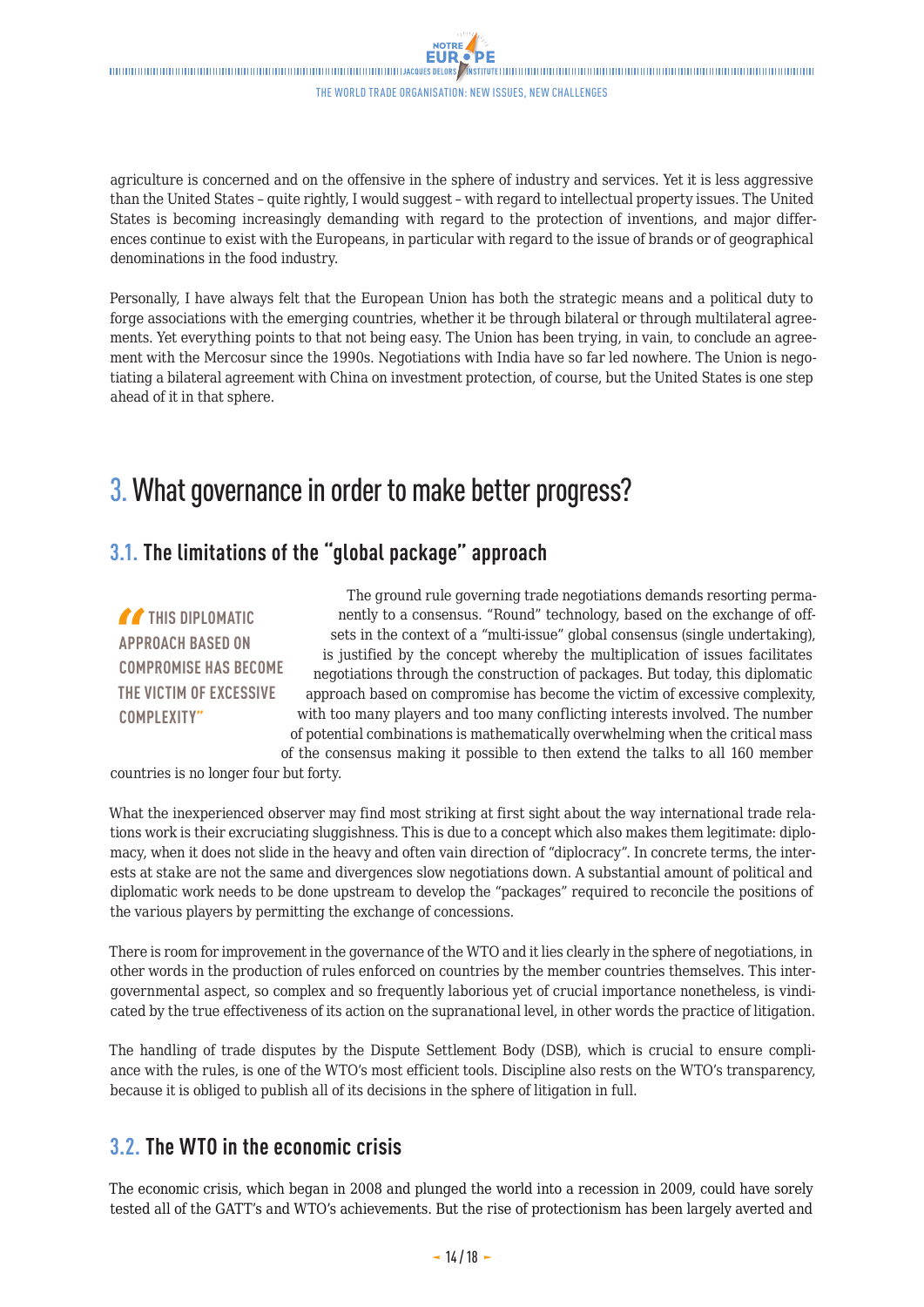<span id="page-14-0"></span>the WTO has helped to ensure this by adapting to the circumstances. I am referring in particular to the supplementary monitoring mechanisms put in place as of November 2008. An example of institutional progress, this boost to the monitoring of member states has made it possible to ensure greater transparency, which has translated into a greater effort on their part to play by the rules.

The WTO's agreements already contained a mandate inherited from the Uruguay Round known as "trade policy reviews" which oblige each WTO member state to undergo regular evaluation. On that occasion, the WTO secretariat collects a set data (garder) on the country's trade policy and compares garder data with the country's commitments. It is a kind of routine check-up.

*THIS HORIZONTAL* **MONITORING HAS HELPED THE WORLD TO ADDRESS THE ECONOMIC CRISIS WITHOUT A SIGNIFICANT INCREASE IN PROTECTIONISM"**

In 2008 I obtained an all-round monitoring mandate from the G20 extending the measure to include the regular evaluation of each member state no longer solely in isolation but in a global and ongoing manner. This evaluation allows us to supplement the traditional evaluation with information garnered from several sources and leading to the production of a report. This horizontal monitoring, backed by the G20, has obviously made it possible to ensure a better implementation of the ground rules. It has helped the world to address the economic crisis without a significant increase in protectionism.

## **3.3. A stronger role for the WTO's secretariat**

But above and beyond these achievements, the difficulties for an organisation such as the WTO are still there and they only grow, as we have seen, as the number of players increases. Yet to be optimistic, there is no *a priori* reason to think that what has been the case to date, namely gradual convergence, is not going to happen. But we have to recognise that the game of regulatory convergence facing the WTO today is not going to play out as simply, as mechanically, as tariff convergence. The changing issues demand a change in the modalities of governance.

Though not a homogeneous structure, the WTO is an organisation comprising 160 members and a secretariat with a director, known by the misnomer of director general of the WTO for the sake of linguistic simplicity. It is a commonly held view that the director general and his role are often overestimated. In actual fact, he is only the director general of the WTO's secretariat. In responding to this frequent overestimation of the role that I performed from 2005 to 2013, a role whose influence in fact varies in accordance with circumstance and personality, I often say that the director general of the WTO's secretariat is at once "very general and not much of a director". Naturally, member states can assign influence to him in facilitating negotiations. During the negotiations held in Geneva in the context of the Doha Round in July 2008, for instance, I managed to push through fully two-thirds of "my" compromise despite reluctance in by India and by the United States.

*M* NECESSARY TO **INCREASE THE WTO SECRETARIAT'S ROOM FOR MANOEUVRE AND TO ALLOW IT TO SUBMIT PROPOSALS ITSELF "**

To overcome the difficulties inherent in the traditional approach of the WTO's negotiating framework, it would be necessary to increase the WTO secretariat's room for manoeuvre and to allow it to submit proposals itself rather than simply having to handle dozens of different and often conflicting proposals put forward by members in support of strictly national positions. For any given single issue, the system has been so devised that it spawns a number of incompatible proposals over which it then takes from five to ten years to review and to forge a synthesis<sup>3</sup>.

If the chairman of the negotiating group is skilful, a compromise can eventually start to take shape, but it will inevitably be a slow process.

**<sup>3.</sup>** See in this connection the suggestions put forward by a group of wise men, published in April 2013, *[The Future of Trade: the challenges of convergence](http://www.wto.org/english/thewto_e/dg_e/dft_panel_e/future_of_trade_report_e.pdf)*, WTO.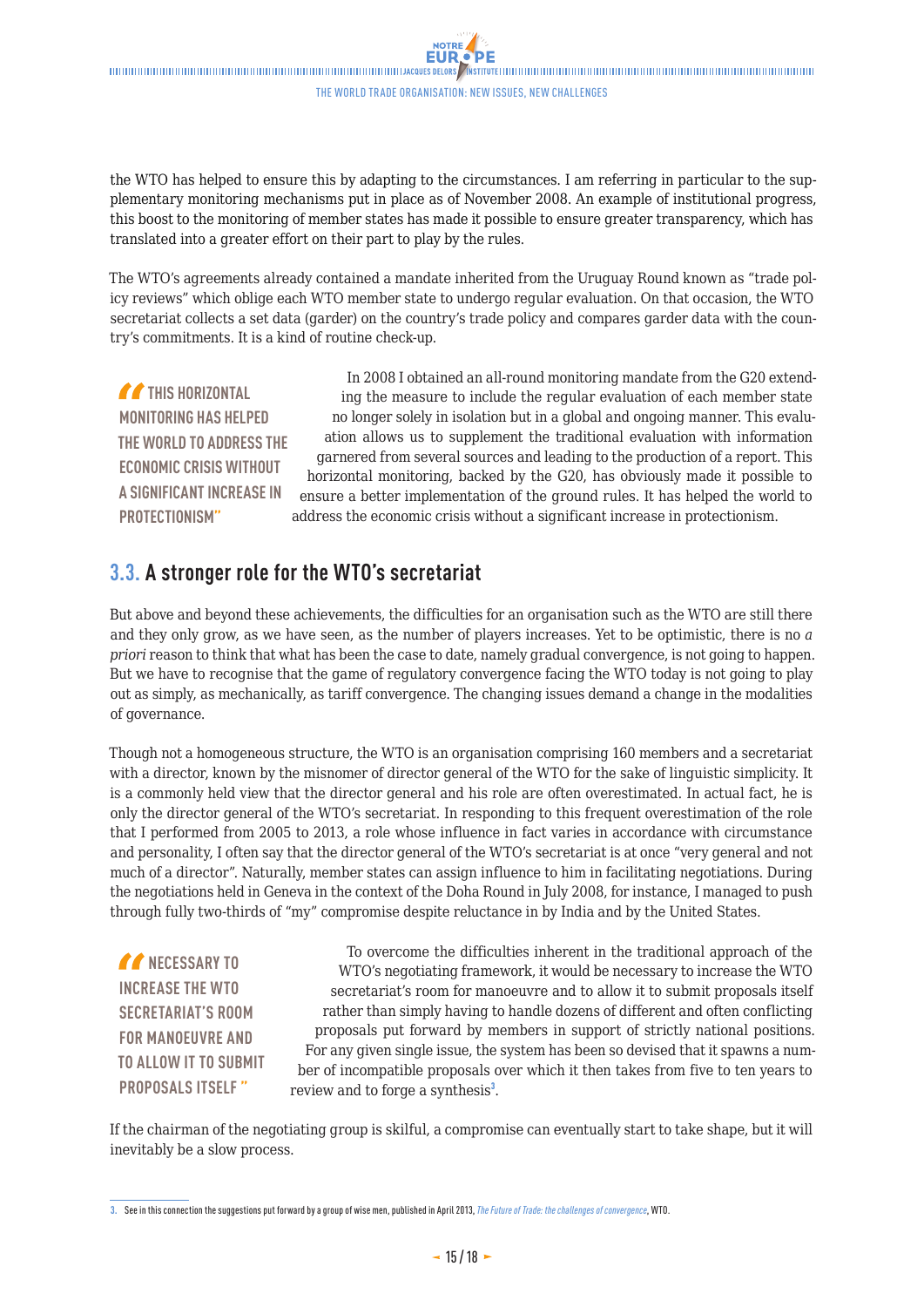In other international structures such as the World Health Organisation (WHO), the International Labour Organisation (ILO) and the International Telecommunication Union (ITU), negotiations are handled with greater rapidity. For any given issue, a group of experts is set up and a lot of time is thus saved.

**THE ISSUES ADDRESSED BY THE WTO ARE OFTEN EXTREMELY SENSITIVE IN POLITICAL TERMS"**

It is also true that the issues addressed by the WTO are often extremely sensitive in political terms. This difference explains the singular nature of the way it works by comparison with the organisations mentioned above. Aside from such issues as tobacco, which resembles a commercial negotiation in many ways, the struggle for public health waged by the WHO does not spark as many disagreements as the opening up of trade. No one is opposed to combating a pandemic.

If it proved possible to conclude a deal at Bali in December 2013, it was because businesses' wishes, namely a reduction in the cost of customs operations, coincided with the negotiators' agenda for the very first time for a long time. Besides, where "trade facilitation" is concerned, the simplification of customs procedure is not exactly the thing that arouses the most heated opposition in any member state. And lastly, the agreements were also structured in such a way that developing countries can gradually adjust at the same pace as they get capacity building support to help them modernise their customs systems, in particular by investing in customs-related software.

The WTO's achievements are considerable and the absence of a flare-up in protectionism during the crisis is additional proof of this. In fact, it is one more reason for ensuring that the organisation has the best opportunities to continue to succeed in a situation where the convergence of societies between which international trade is forging ever closer links is becoming increasingly important. This demands a debate and renewed action in the sphere of collective preferences and of taking those preferences on board. It is not just going to happen of its own accord. The rules governing the WTO's functioning today, and in particular the single undertaking rule and the constraints on the power of initiative enjoyed by the secretariat general and director general, hinder the WTO's ability to operate effectively. If we want multilateralism to prevail over bilateralism in the sphere of regulatory convergence, we are going to have to review both the organisation's procedures and its mandate.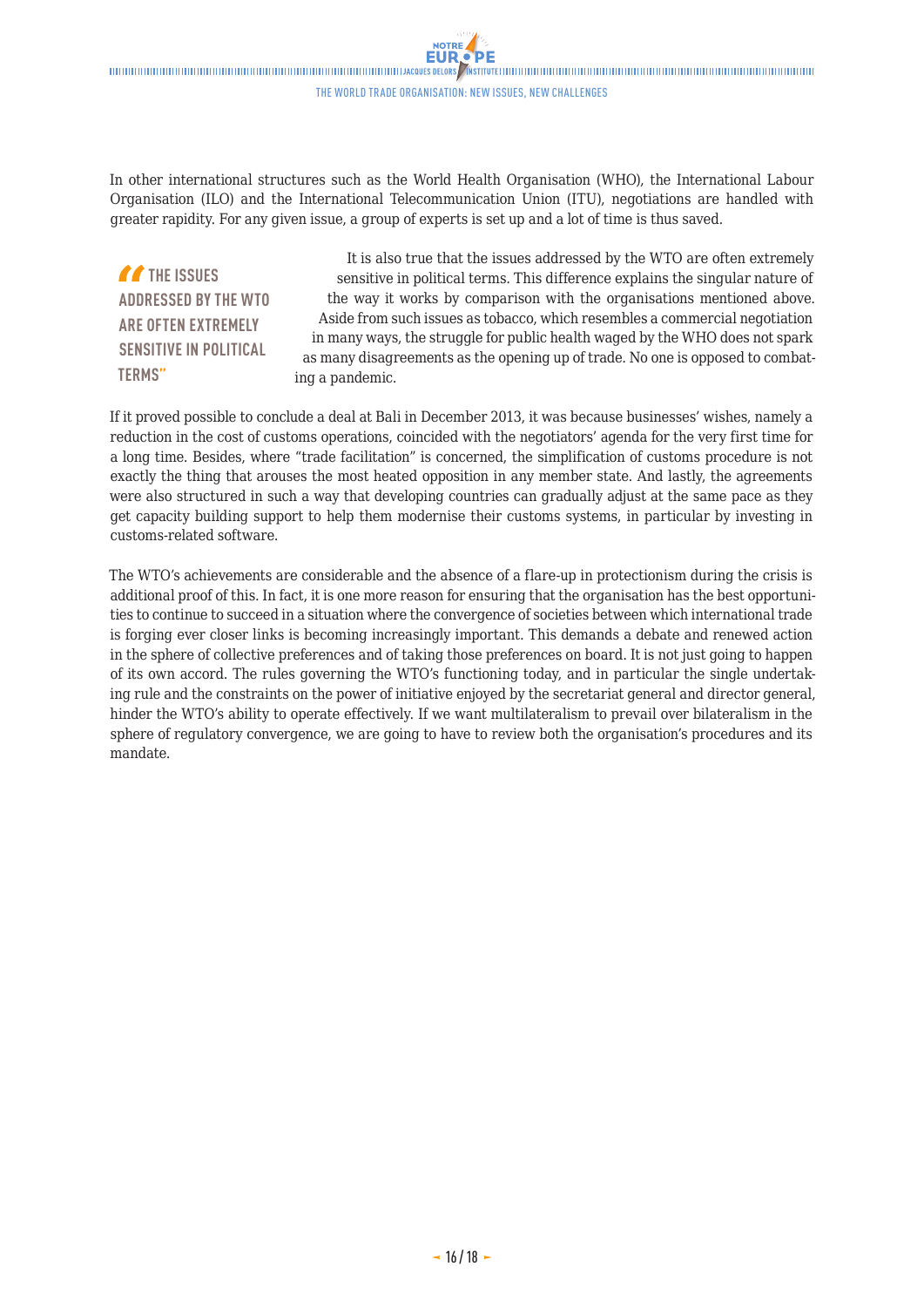THE WORLD TRADE ORGANISATION: NEW ISSUES, NEW CHALLENGES

# <span id="page-16-0"></span>**CONCLUSION**

# European prospects

Regarding the more specific question of France's and Europe's place within the WTO, I have already dwelt at some length on these two players' current needs in *Quand la France s'éveillera<sup>t</sup>*. Basically, it can be taken as a given that the European Union's trade policy is very effective, that its market is powerful, that it enjoys the kind of ideological unity that it needs to have the homogeneity required to conduct a trade policy and that its institutional system works well.

*THE EU COULD* **DEVELOP ITS INTERNAL COOPERATION FURTHER IN THE SPHERE OF TRADE"**

A player with no precedent in history, the European Union's strength lies in its gross internal product – the largest in the world – and in its social models – more generous than elsewhere – for a population of 500 million. Yet I feel that it could develop its internal cooperation further in the sphere of trade by a more extensive and more transparent exchange of knowledge among its member states. Europe has a major potential comparative advantage in this. It needs to partly overcome internal competition in order to get equipped with a

fully-fledged economic diplomacy, especially since the Union would be able to make huge economies of scale in that area too.

# France and protectionism

*If* IT IS NOT THE MYTH OF **SELF-CONTAINMENT THAT IS GOING TO ALLOW FRANCE TO WIN BACK MARKET SHARES OR TO RESTORE ITS COMPETITIVENESS"**

From the outside, France continues to be seen as a country with a rather protectionist ethos and approach compared to other countries in the European Union. The example of its cultural exception and its agricultural positions reveals a special sensitivity reflecting major French domestic political issues and national traditions. But today these specific features are not particularly obstructive (unless the Luxembourg compromise is brought into play) because all decisions relating to the EU's common trade policy have been taken by a qualified majority since the Treaty of Rome. For historical reasons, France has a genuine distaste for globalisation. Some people blame the process for

all the evils connected with "desindustrialisation" instead of looking towards the future to unleash the country's true assets.

What we have to understand - and I trust that this brief has shown this sufficiently clearly - is that the protectionist rationale has now been consigned to the history books for good. It is not the myth of self-containment that is going to allow France to win back market shares or to restore its competitiveness. I was eager to stress in the first part of this essay that, thanks to the growing interpenetration of productive fabrics and to the interdependence of commercial structures, it is less and less appropriate for a country to voluntarily restrict its imports in order to save the jobs that it is losing to exports. Against all common sense, such a move even

**<sup>4.</sup>** Pascal Lamy, *Quand la France s'éveillera*, Éditions Odile Jacob, March 2014.